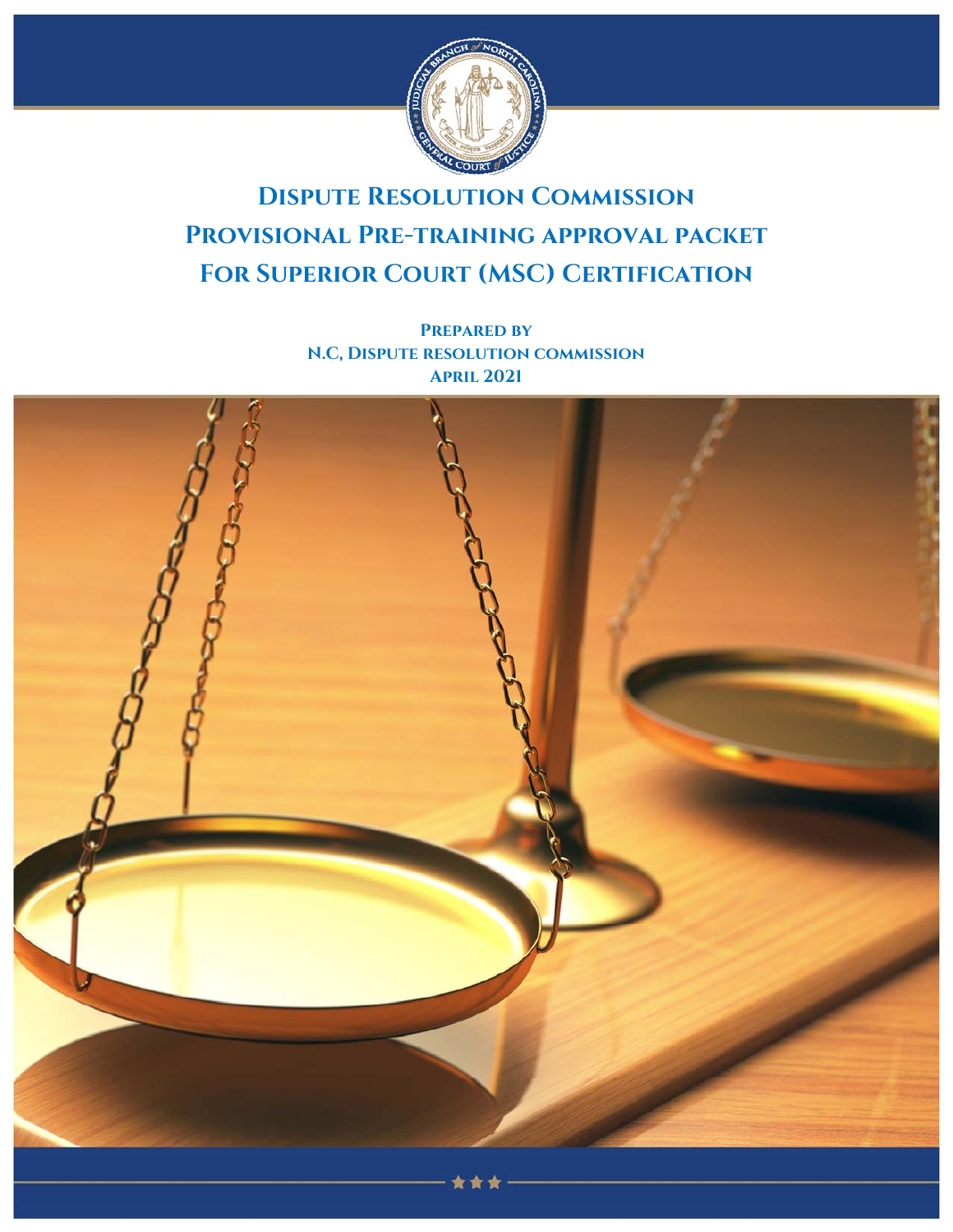

Thank you for seeking a Provisional Pre-training Approval of eligibility to be certified as a superior court mediator prior to registering for a Commission approved mediator certification training program. Provisional Pre-training Approvals are issued pursuant to the Dispute Resolution Commission Guidelines for Issuing Provisional Pre-training Approvals. MSC Rule 8(a) establishes threshold education and work experience requirements for superior court mediators in the MSC program. By seeking a Provisional Pre-training Approval, you are asking the Commission to determine whether or not you meet the threshold criteria of MSC Rule 8(a)(2) or 8(a)(2)b.3. As part of this review, staff will conduct a background check on you.

Please feel free to contact the Commission's office if you have any questions. Thank you.

Telephone: (919) 890-1415 \* Facsimile: (919) 890-1935 Mailing Address: P.O. Box 2448, Raleigh, NC 27602 Web Address: WWW.NCDRC.GOV Email: DRCMediators@nccourts.org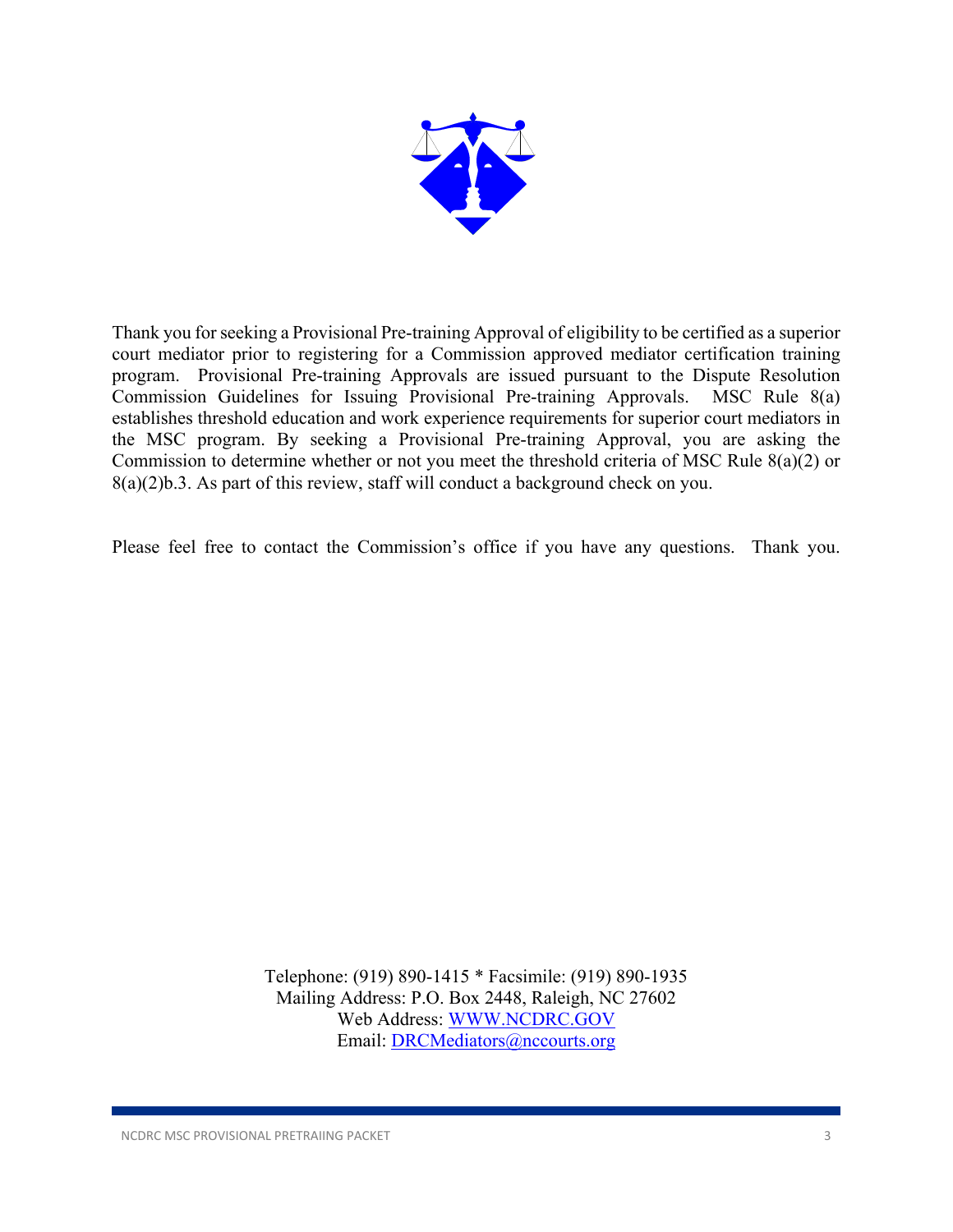# **DISPUTE RESOLUTION COMMISSION Provisional Pre-training Approval Process MSC Program**

Commission staff may issue Provisional Pre-training Approvals at the request of individuals who are seeking assurances that they meet **threshold** requirements for certification relating to education and work experience as set forth in MSC Rule 8(a)(2), prior to registering for a Commission approved mediator training program. Commission staff may also issue Provisional Pre-training Approvals at the request of individuals seeking assurances that some ethical or fitness to practice concern they have experienced does not appear to serve as a bar to certification under MSC Rule  $8(a)(2)c(4)$ .

**Please be advised that the issuance of a Provisional Pre-training Approval is not a guarantee of certification**. The final determination on an application for certification rests with the Commission as it is the final authority in determining an applicant's eligibility for certification.

# **I. MSC Program Threshold Requirements**

### **MSC Rule 8 is posted on the Commission's Superior Court Mediator Certification page.**

### **MSC Rules 8(a)(2) and 8(a)(2)b.(3) establish the following threshold requirements for certification relating to education and work experience:**

**A. MSC Rule 8(a)(2) Attorneys.** An attorney is eligible for certification if s/he is a member in good standing of the NC State Bar, or bar of another state and a graduate from a school recognized as accredited by the North Carolina Board of Law Examiners, with at least five years of experience after the date of licensure as a judge, practicing attorney, law professor and/or mediator or a person with equivalent experience.

If you are seeking a Provisional Pre-training Approval pursuant to MSC Rule 8(a)(2), please provide your letter or resume describing your education and work experience. Please identify the law school from which you graduated and the date of your graduation, identify all states in which you are licensed to practice and dates of licensure, and describe your work experience since licensure, including employers and the dates employed. Pursuant to the last paragraph of MSC Rule 8(a)(2), attorneys employed in non-traditional positions will need to provide sufficient detail regarding their employment for Commission staff to determine whether the experience is "equivalent" to the practice of law. Significant gaps in employment or frequent changes in employment should be explained. Please include the signed release and the completed and signed Criminal and Sex Offender Record Search. (See pages 8 & 9)

**B. MSC Rule 8(a)(2)b.3 Non-Attorneys.** A non-attorney is eligible for certification if the non-attorney applicant meets threshold requirements set forth in **either** MSC Rule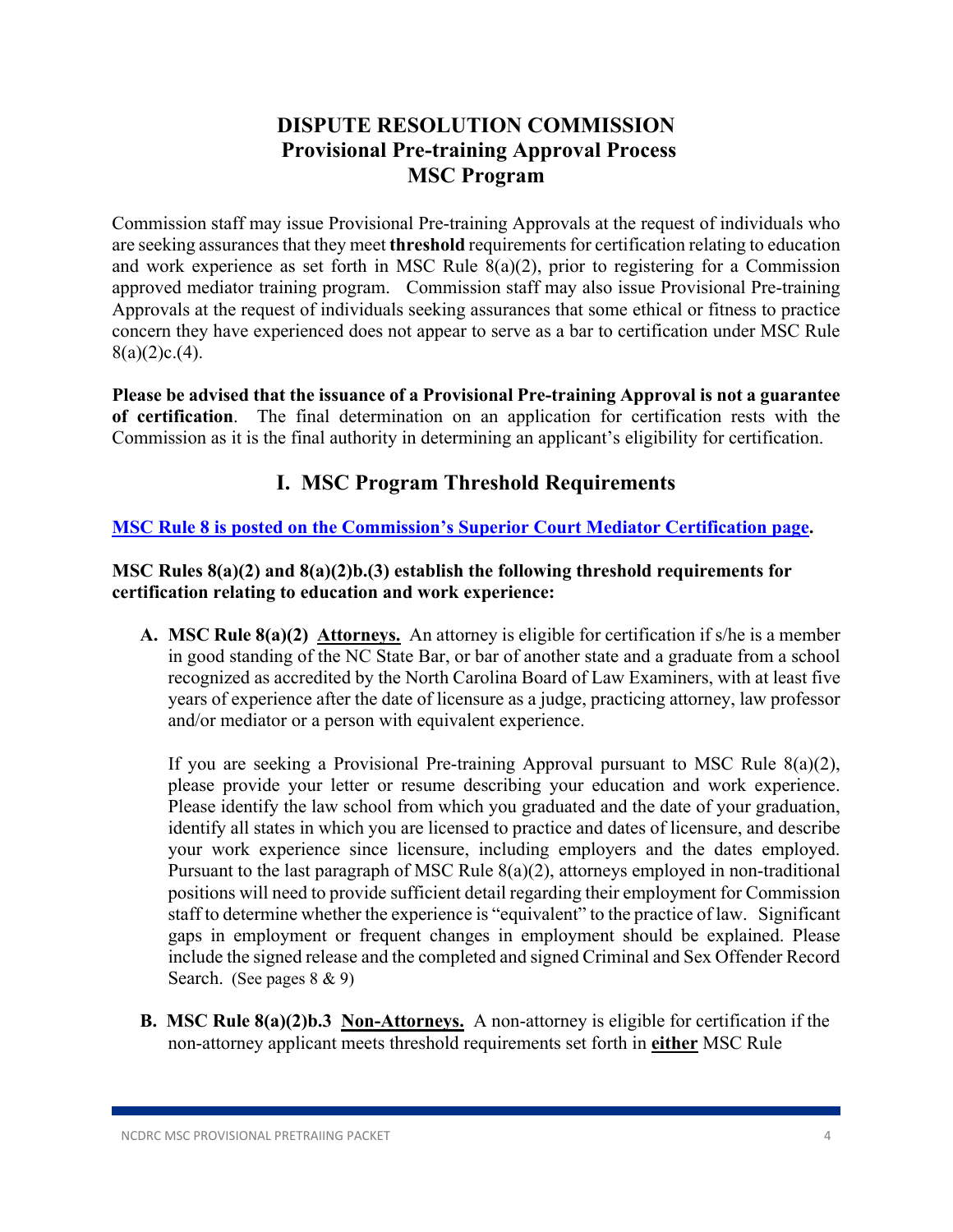#### **(i) MSC Rule 8(a)(2)b.3.i. Threshold requirements under this rule include completion of:**

 **(a)** a basic mediation training program of at least 20 hours duration;

 **(b)** thereafter, mediation of at least 30 disputes conducted over the course of at least 3 years (these mediations must have been conducted in a supervised setting and be documented, e.g., a letter from a center director attesting to the number of mediations conducted and the time frame over which the mediations occurred); **(c)** a 4-year degree from an accredited college or university (please enclose a photocopy of your diploma or transcript); and

 **(d)** at least four years of professional, management, or work experience of a high or relatively high executive nature.

If you are seeking a Provisional Pre-training Approval pursuant to MSC Rule 8(a)(2)b.3.i please provide a letter from a center director or other evidence of your completion of a 20-hour mediation training program and mediation experience, a photocopy of your diploma or transcript, and a letter or resume describing your education and work experience. Please include the signed release and the completed and signed Criminal and Sex Offender Record Search. (See pages 8 & 9)

#### **(ii.) MSC Rule 8(a)(2)b.3.ii. Threshold requirements under this rule include completion of:**

 **(a)** a 4-year degree from an accredited college or university (please enclose a photocopy of your diploma or transcript); and

 **(b)** at least ten years of professional, management, or work experience of a high or relatively high executive nature.

If you are seeking a Provisional Pre-training Approval pursuant to MSC Rule 8(a)(2)b.3.ii, please provide a photocopy of your diploma or transcript, and a letter or resume describing your education and work experience. Please include the signed release and the completed and signed Criminal and Sex Offender Record Search. (See pages 8 & 9)

The Commission has adopted *Guidelines Interpreting Mediated Settlement Conference Rule 8(a)(2) (Guidelines)* which clarify MSC Rules 8(a)(2)b.3.i and 8(a)(2)b.3. (ii). A copy is included in this packet (see page 10). **Non-attorneys seeking a Provisional Pre-training Approval should carefully read these Guidelines before assembling their submissions.** Sufficient information about positions held must be provided in the letter or resume to enable Commission staff to determine that the work experience submitted is of a relatively high level and meets at least some of the indicia set forth in these *Guidelines*. Significant gaps in employment or frequent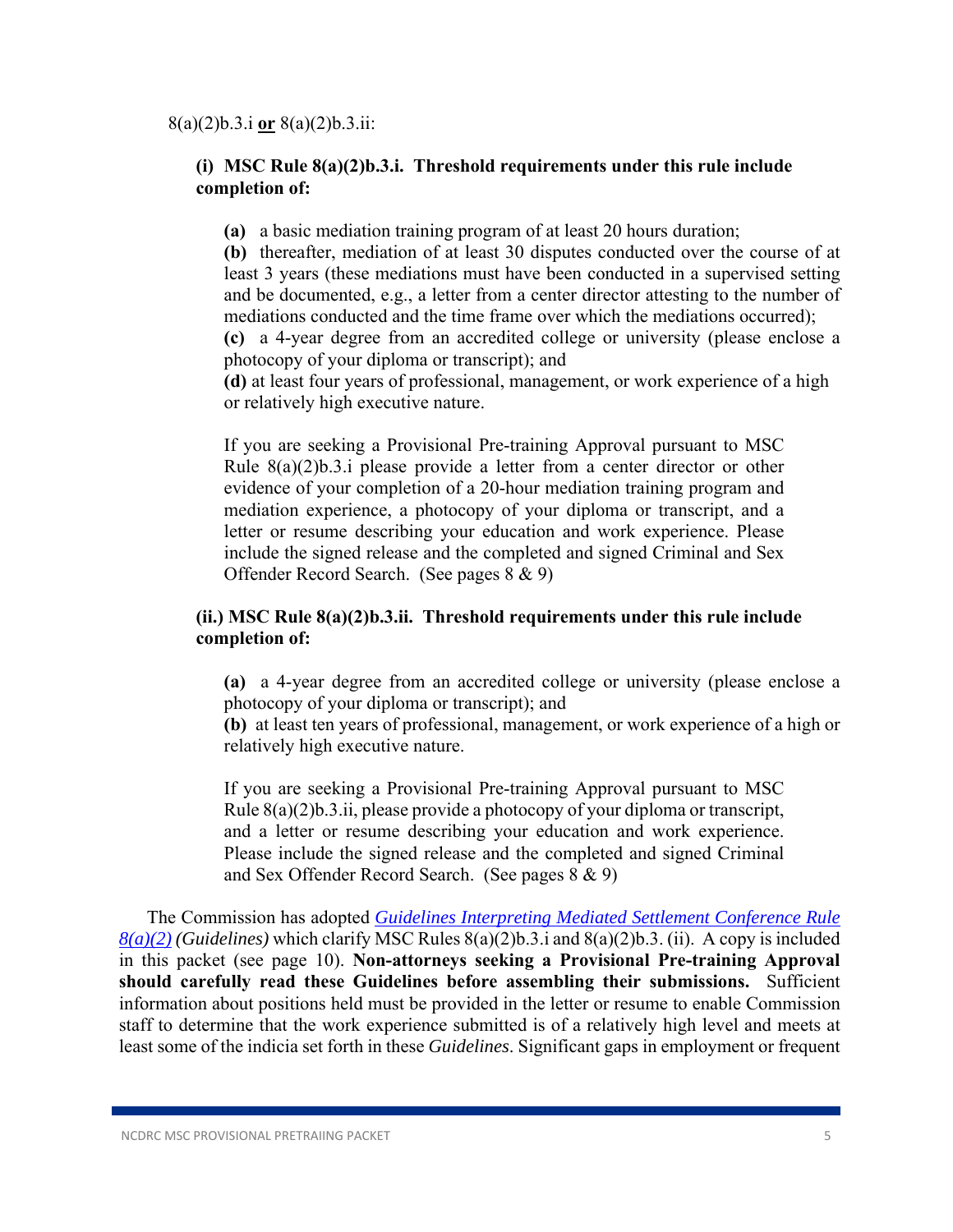changes in employment should also be explained.

### **II. Good Moral Character**

### **MSC Rule 8(a)(2)c.(4) requires that applicants be of good moral character.**

If you are specifically seeking a Provisional Pre-training Approval pursuant to MSC Rule  $8(a)(2)c(4)$ , please provide a summary of the ethics, conduct, or fitness to practice matter(s) that you are concerned may serve as an impediment to your certification. Please attach copies of any relevant documents, e.g., copies of any orders of discipline, copies of any tax liens, etc. You will also need to submit to a background check (see below). If you disclose serious ethical, conduct, or fitness concerns or the background check reveals such, staff may be unable to issue you a Provisional Pre-training Approval.

### **III. Additional Requirements for a Provisional Pre-training Approval**

Staff may contact colleges, universities, licensing/regulatory authorities, employers, and others with information about your education and work experience. **Please sign and return the enclosed Release of Information form.** 

Staff must establish the provisional pre-training applicant is of good character and fit to practice as a mediator (See MSC Rule 8(a)(2)c.(4)). A routine background check will be conducted. **Please complete, sign, and return the attached Criminal and Sex Offender Record Search.** 

Commission staff may contact you for clarification of or additional documentation regarding your submitted materials. Commission staff will review your materials and respond to your request for a Provisional Pre-training Approval as soon as possible.

# **IV. Additional Considerations**

A Provisional Pre-training Approval pertains only to threshold education, work experience, and conduct requirements relating to MSC certification. To become certified, an applicant must not only comply with threshold requirements, but complete all additional requirements set forth in MSC Rule 8, including all training and observation requirements, and comply with all Commission policies interpreting those rules. **The NC Dispute Resolution Commission is the final arbiter of certification and a Provisional Pre-training Approval is not a guarantee of eventual MSC mediator certification.** 

If, after review, it is determined that the requester does not meet the threshold requirements for certification and/or a background check of the requester reveals concerns related to good moral character, conduct, or fitness to practice, staff shall deny the request for a Provisional Pre-training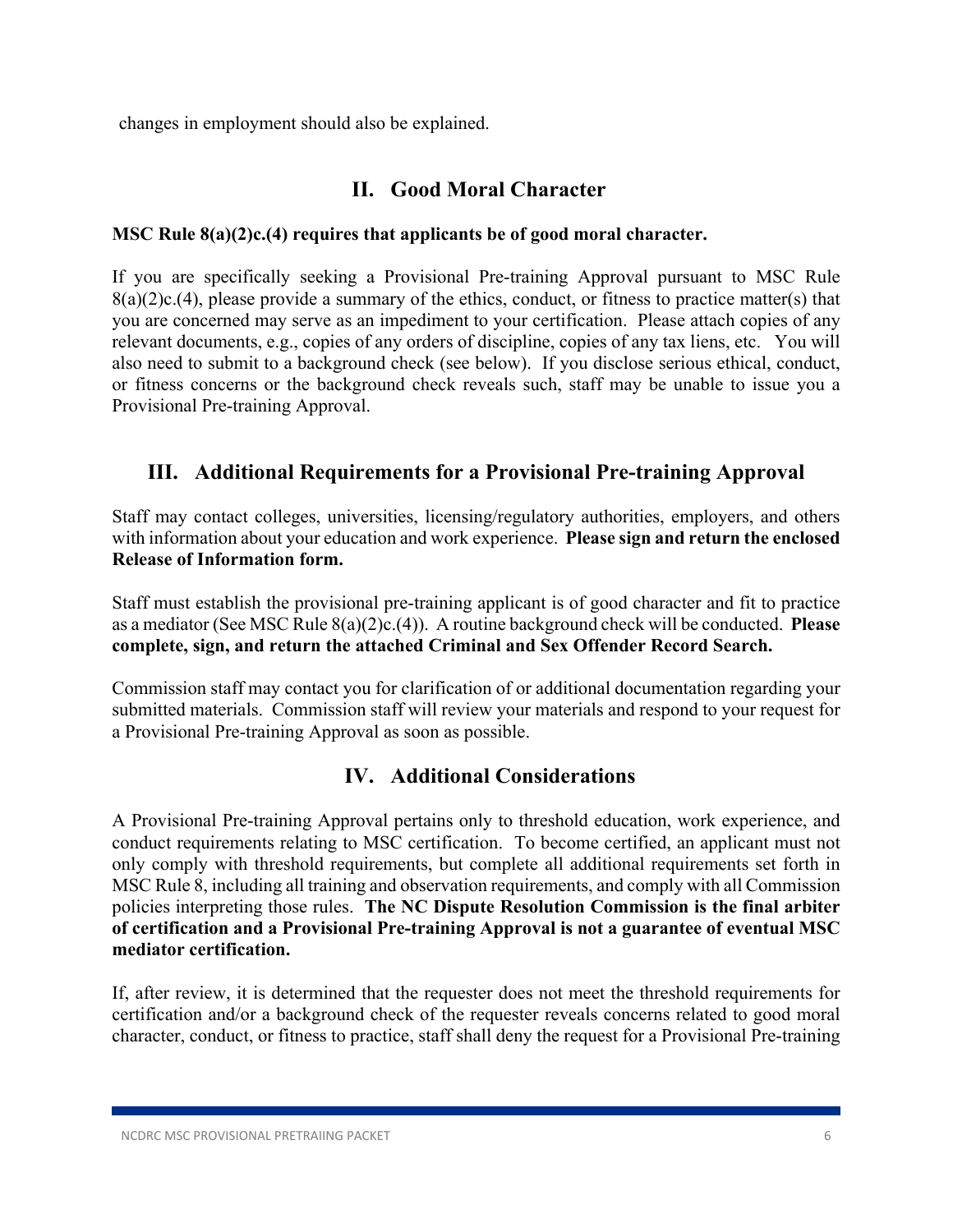Approval. Staff may seek assistance on the decision to issue a Provisional Pre-training Approval from the chair of the Mediator Certification and Training Committee or the chair of the Grievance and Disciplinary Committee. The chair of either committee, once consulted by staff, may at the chair's discretion, present the matter to their full committee for review. Staff shall follow the recommendation made by the chair, or full committee, as to the issuance of a Provisional Pretraining Approval for any applicant.

The staff decision to deny issuing a Provisional Pre-training Approval is a final determination and shall not be appealable. An individual whose request for a Provisional Pre-training Approval has been denied may, however, elect to take a Commission approved training course, complete the requisite requirements for certification, and file an application for certification in the program(s) in which the individual wishes to be certified.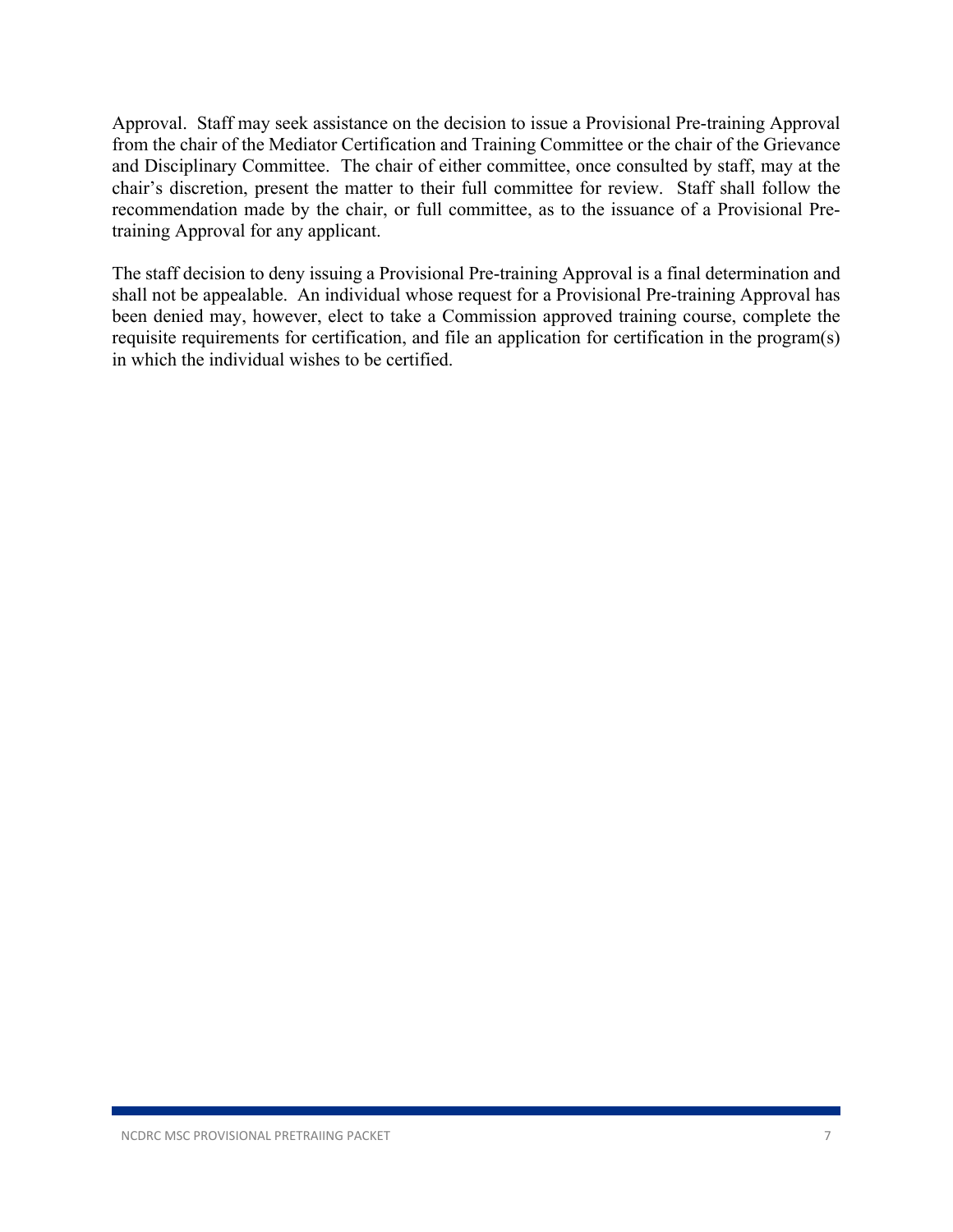

#### **RELEASE OF INFORMATION AUTHORIZATION**

By signing below, I authorize any individuals, courts, regulatory or other bodies, educational institutions, accreditation organizations, employers, or others identified in materials submitted by me or discovered through the Provisional Pre‐training Approval process to release information about me to the NC Dispute Resolution Commission for purposes of determining whether I meet the threshold requirements for mediator certification:

Signature

Printed Name

\_\_\_\_\_\_\_\_\_\_\_\_\_\_\_\_\_\_\_\_\_\_\_\_\_\_\_\_

State of North Carolina County of \_\_\_\_\_\_\_\_\_\_\_\_\_\_

Before me personally appeared the said \_\_\_\_\_\_\_\_\_\_\_\_\_\_\_\_\_\_\_\_\_\_\_\_\_\_\_\_\_\_\_\_\_\_\_ and acknowledged the due execution of the foregoing statement.

 $\overline{\phantom{a}}$  , and the contract of the contract of the contract of the contract of the contract of the contract of the contract of the contract of the contract of the contract of the contract of the contract of the contrac

 $\overline{\phantom{a}}$  , and the contract of the contract of the contract of the contract of the contract of the contract of the contract of the contract of the contract of the contract of the contract of the contract of the contrac

This day of this day of the set of the set of the set of the set of the set of the set of the set of the set o

My commission expires:

SEAL/STAMP \_\_\_\_\_\_\_\_\_\_\_\_\_\_\_\_\_\_\_\_\_\_\_\_\_\_\_\_\_\_\_

Signature of Notary Public

Printed Name of Notary Public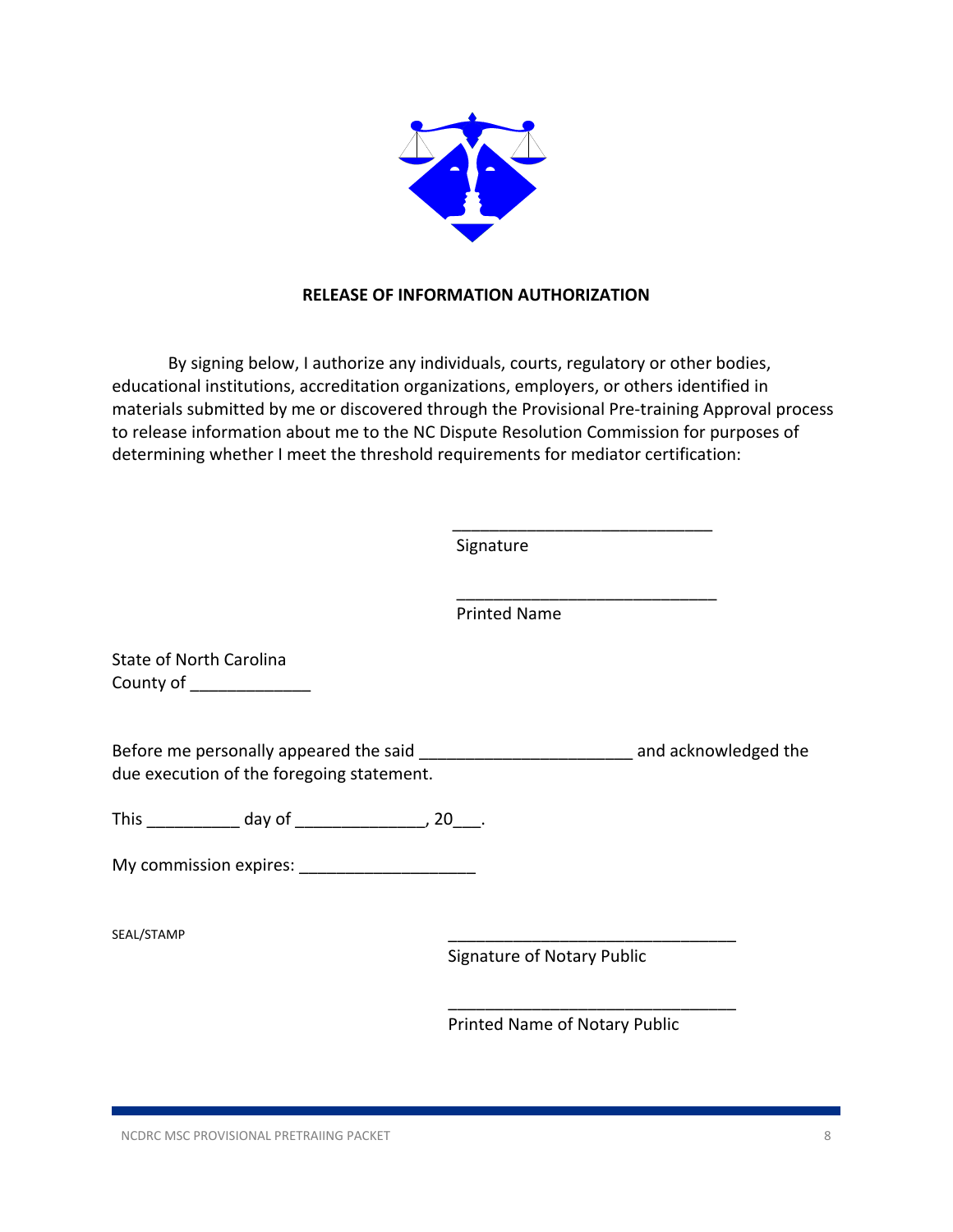| <b>STATE OF NORTH CAROLINA</b> |  |
|--------------------------------|--|
| DISPUTE RESOLUTION COMMISSION  |  |
| P.O. Box 2448                  |  |

#### **CRIMINAL AND SEX OFFENDER**

#### **RECORD SEARCH**

Raleigh, NC 27602

This information is requested pursuant to N.C. Gen. § 32-1.10. The DRC shall<br>maintain the confidentiality of all information on this form. The last four digits<br>of the SSN will be redacted from the form and all DRC records of the application or renewal process.

|                                                                                                                                             |                                                                 |              | <b>NAME</b>           |                                                                                              |                 |                                      |                                 |                              |     |  |  |
|---------------------------------------------------------------------------------------------------------------------------------------------|-----------------------------------------------------------------|--------------|-----------------------|----------------------------------------------------------------------------------------------|-----------------|--------------------------------------|---------------------------------|------------------------------|-----|--|--|
| <b>Last Name</b>                                                                                                                            |                                                                 |              | <b>First Name</b>     |                                                                                              |                 |                                      | <b>Middle Name</b>              |                              |     |  |  |
|                                                                                                                                             |                                                                 |              | <b>DRIVER LICENSE</b> |                                                                                              |                 |                                      |                                 |                              |     |  |  |
| Driver License No.                                                                                                                          |                                                                 | <b>State</b> |                       | Last 4 digits of SSN                                                                         |                 |                                      | Date of Birth                   |                              |     |  |  |
| If you have moved within the last seven (7) years please complete the following information. Attach additional pages if necessary.          |                                                                 |              |                       |                                                                                              |                 |                                      |                                 |                              |     |  |  |
| <b>Current Address</b>                                                                                                                      |                                                                 |              |                       |                                                                                              |                 | from                                 | <b>Dates of Residency</b><br>To |                              |     |  |  |
| City                                                                                                                                        |                                                                 |              | County                |                                                                                              |                 |                                      | State                           |                              | Zip |  |  |
| <b>Previous Address</b>                                                                                                                     |                                                                 |              |                       |                                                                                              |                 | from                                 | <b>Dates of Residency</b><br>To |                              |     |  |  |
| City                                                                                                                                        |                                                                 | County       |                       |                                                                                              |                 | <b>State</b>                         |                                 | Zip                          |     |  |  |
| <b>Previous Address</b>                                                                                                                     |                                                                 |              |                       |                                                                                              |                 | from                                 | <b>Dates of Residency</b>       | To                           |     |  |  |
| City                                                                                                                                        |                                                                 |              | County                |                                                                                              |                 |                                      | <b>State</b>                    |                              | Zip |  |  |
| <b>PREVIOUS NAMES</b>                                                                                                                       |                                                                 |              |                       |                                                                                              |                 |                                      |                                 |                              |     |  |  |
| List ALL previous names used and the effective dates of each (including married, maiden, and aliases). Attach additional page if necessary. |                                                                 |              |                       |                                                                                              |                 |                                      |                                 |                              |     |  |  |
| <b>First Name</b><br><b>Last Name</b>                                                                                                       |                                                                 |              | Middle Name           |                                                                                              |                 | From                                 |                                 | <b>Effective Dates</b>       | To  |  |  |
| <b>Last Name</b><br><b>First Name</b>                                                                                                       |                                                                 |              | Middle Name           |                                                                                              |                 | From                                 |                                 | <b>Effective Dates</b><br>To |     |  |  |
| <b>First Name</b><br><b>Last Name</b>                                                                                                       |                                                                 |              | Middle Name           |                                                                                              |                 | <b>Effective Dates</b><br>From<br>To |                                 |                              |     |  |  |
|                                                                                                                                             | I certify that the information given above is true and correct. |              |                       |                                                                                              |                 |                                      |                                 |                              |     |  |  |
| Date<br>Signature                                                                                                                           |                                                                 |              |                       |                                                                                              |                 |                                      |                                 |                              |     |  |  |
| TO BE COMPLETED BY COMMISSION STAFF                                                                                                         |                                                                 |              |                       |                                                                                              |                 |                                      |                                 |                              |     |  |  |
| <b>Results of Criminal Record Search (ACIS/CCIS)</b><br>No Record Found<br>Ш<br>$\Box$<br>Following Record(s) Found                         |                                                                 |              |                       | <b>Results of Sex Offender Search</b><br>No Record Found<br>$\Box$ Following Record(s) found |                 |                                      |                                 |                              |     |  |  |
| Date                                                                                                                                        | <b>Offense</b>                                                  |              | Date                  |                                                                                              |                 | Offense                              |                                 |                              |     |  |  |
| Date                                                                                                                                        | <b>Offense</b>                                                  |              |                       | Date                                                                                         |                 | Offense                              |                                 |                              |     |  |  |
| Date                                                                                                                                        | Offense                                                         |              |                       |                                                                                              | Date<br>Offense |                                      |                                 |                              |     |  |  |
| Completed by                                                                                                                                |                                                                 |              | Date                  |                                                                                              | Completed by    |                                      |                                 | Date                         |     |  |  |
| DRC 9/2014                                                                                                                                  |                                                                 |              |                       |                                                                                              |                 |                                      |                                 |                              |     |  |  |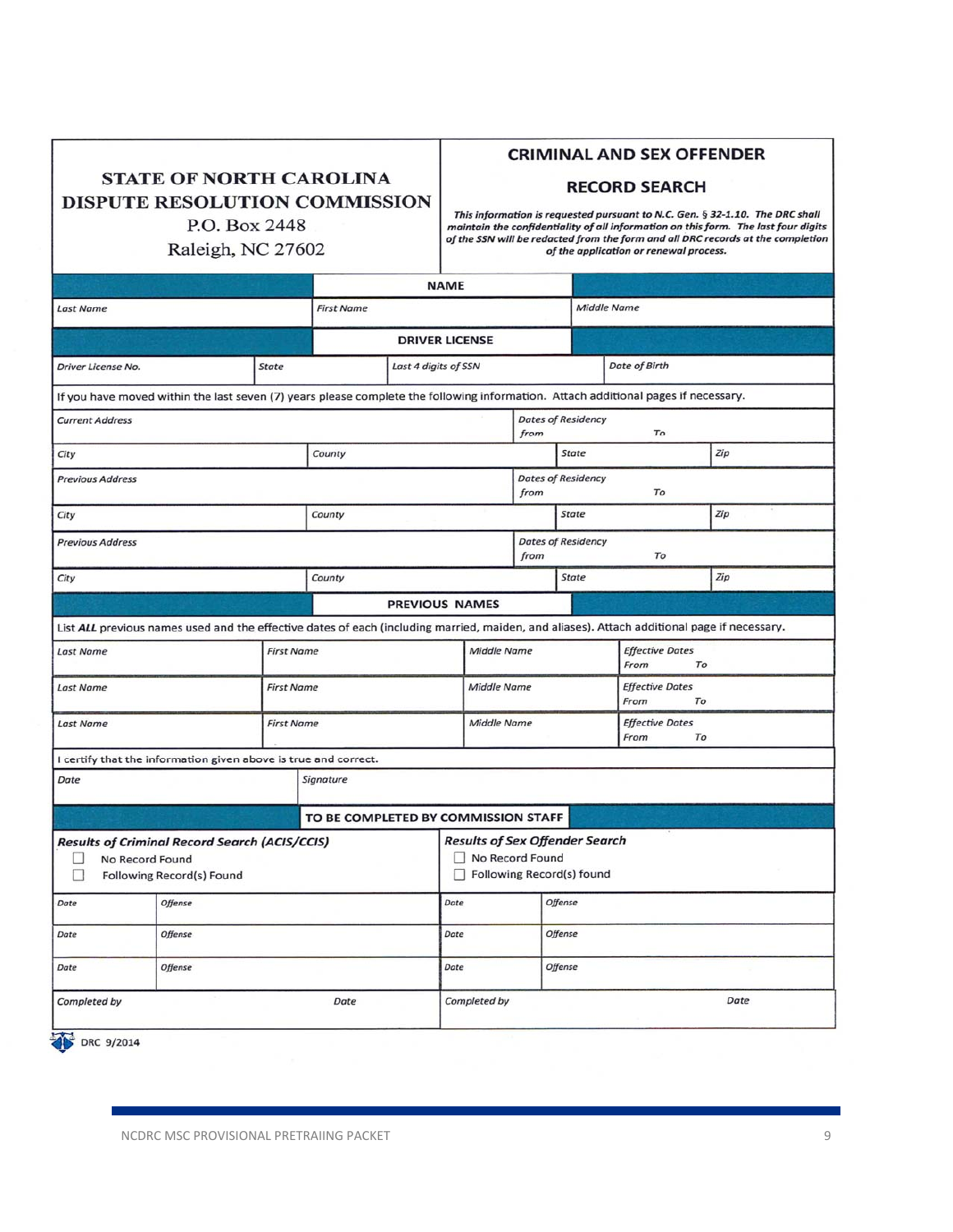

# DRC Guidelines for Interpreting Mediated Settlement Conference Rule 8(a)(2)(b)(3). (Adopted by the Dispute Resolution Commission on December 20, 1998;

revised on May 30, 2006; May 17, 2013; March 1, 2020.)

 The following guidelines are intended to clarify requirements established by Mediated Settlement Conference Rule 8(a)(2)(b)(3) and to assist non-attorney applicants in assembling their materials and completing the mediator certification process. The non‐attorney applicant for certification must complete the requirements established by **either MSC Rule 8(a)(2)(b)(3)(i). or MSC Rule 8(a)(2)(b)(3)(ii).** Additional certification requirements are set forth in other provisions of MSC Rule 8.

# **I. MSC Rule 8(a)(2)(b)(3)(i)**

### **A. Mediation Training Required**

MSC Rule  $8(a)(2)(b)(3)(i)$  provides for a non-attorney to be certified by completing a minimum of 20 hours basic mediation training and after completing that training mediating at least 30 disputes over the course of at least three years. In meeting the 20‐hour training requirement, the applicant shall submit to the Commission's office a list of all courses, workshops, seminars or other programs the applicant completed and wishes to have considered for purposes of the 20‐hour training requirement and the dates each submission was attended. In addition, if devoted entirely to mediation, the applicant shall state the approximate duration in hours and minutes of the training(s). If not devoted exclusively to mediation, the applicant shall state the duration in hours and minutes of that portion of the training(s) which pertained to mediation theory and practice. *If requested,* the applicant shall provide the following additional information for each entry on his or her list:

- The name and if available, an address, and telephone number for the sponsor of the training;
- If the training was not primarily focused on mediation theory and practice, a brief description of the primary purpose or topic of the training;
- A description or outline of the information presented during the training which pertained to mediation theory and practice. If you have available a syllabus, agenda or course outline from the training, please duplicate and submit them to the Commission; and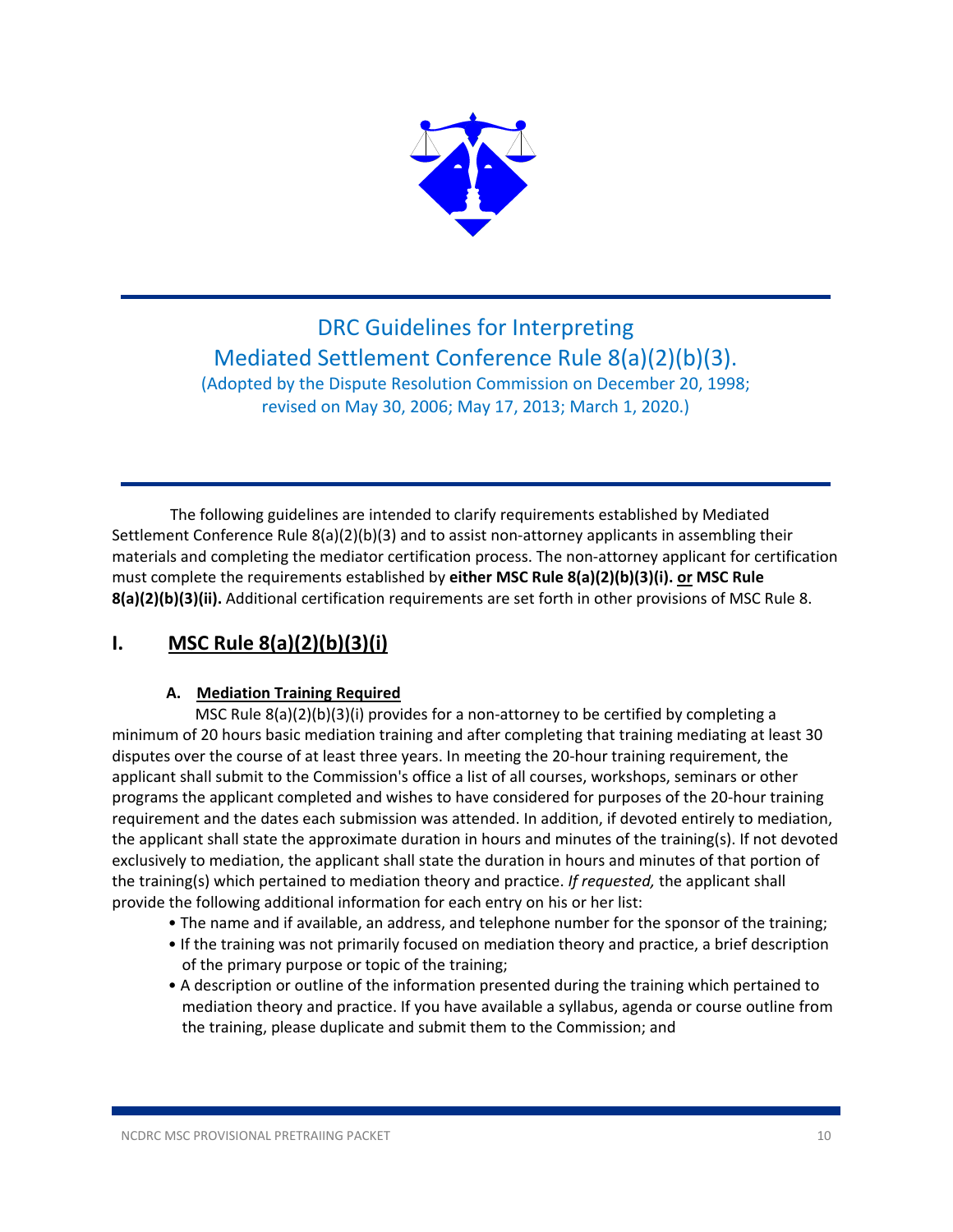• The names of the trainers and if available, contact information for trainers. Resumes or other biographical information describing the experience and education of the trainers should be included if available to the applicant. To comply with MSC Rule 8(a)(2)(b)(3)(i) an applicant's supporting documentation must demonstrate the applicant's course(s) covered basic mediation theory, techniques, and

practice and was presented by trainers qualified, in the judgment of the Commission, to present the material. The course or course(s) or that portion of them which addressed mediation theory and practice, must be at least twenty hours in duration.

#### **B. Mediation Experience Required**

MSC Rule  $8(a)(2)(b)(3)(i)$  also provides for applicants, after completing the 20-hour course, to mediate at least 30 disputes over the course of at least three years, or to demonstrate equivalent experience. Applicants must indicate on the Commission's Application for Certification the name of the agency, office or practice where the experience was gained, the years in which the experience has gained, and the number of cases mediated in each year listed. **If requested,** the applicant shall submit to the Commission the following information regarding the experience submitted:

- **1.** Describe the mediation experience which you wish the Commission to consider:
	- Identify each corporation, agency, or practice for whom you conducted mediations.
	- • Identify, in a general sense, the clients for whom you mediated at each entity listed above, e.g., divorcing couples, neighbors, creditors/debtors;
	- Identify the types of disputes you typically mediated.
- **2.** Did those whose disputes you mediated understand that you were serving as their mediator?
	- • Did you specifically identify yourself as a mediator? If so, how did you define the role of mediator?
	- • Did you explain the mediation process to the disputants prior to mediation? If so, how did you define and explain it?
	- • If your practice or the office or agency which employed you or for which you served as a volunteer has published any promotional or informational materials on mediation and they are available to you, please attach them.
- **3.** Briefly describe a typical session you mediated:
	- • Describe the role you played as mediator, including describing techniques you employed to help resolve dispute.
	- Describe the grand rules for mediation, if any, you established prior to your sessions.
	- Describe the role the disputants played in the process.
	- Did you render a decision for the disputants at the end of the mediation?
	- • Describe what, if any, efforts you undertook to keep your mediation practice separate from any counseling, pastoral, personnel or other professional services you offered:
		- **i.** Are mediation sessions scheduled and held separately from counseling, therapy or other sessions?

**ii.** If you bill for mediations services, are billings or insurance claims for mediation services segregated from billings or claims for other non‐mediation services you performed?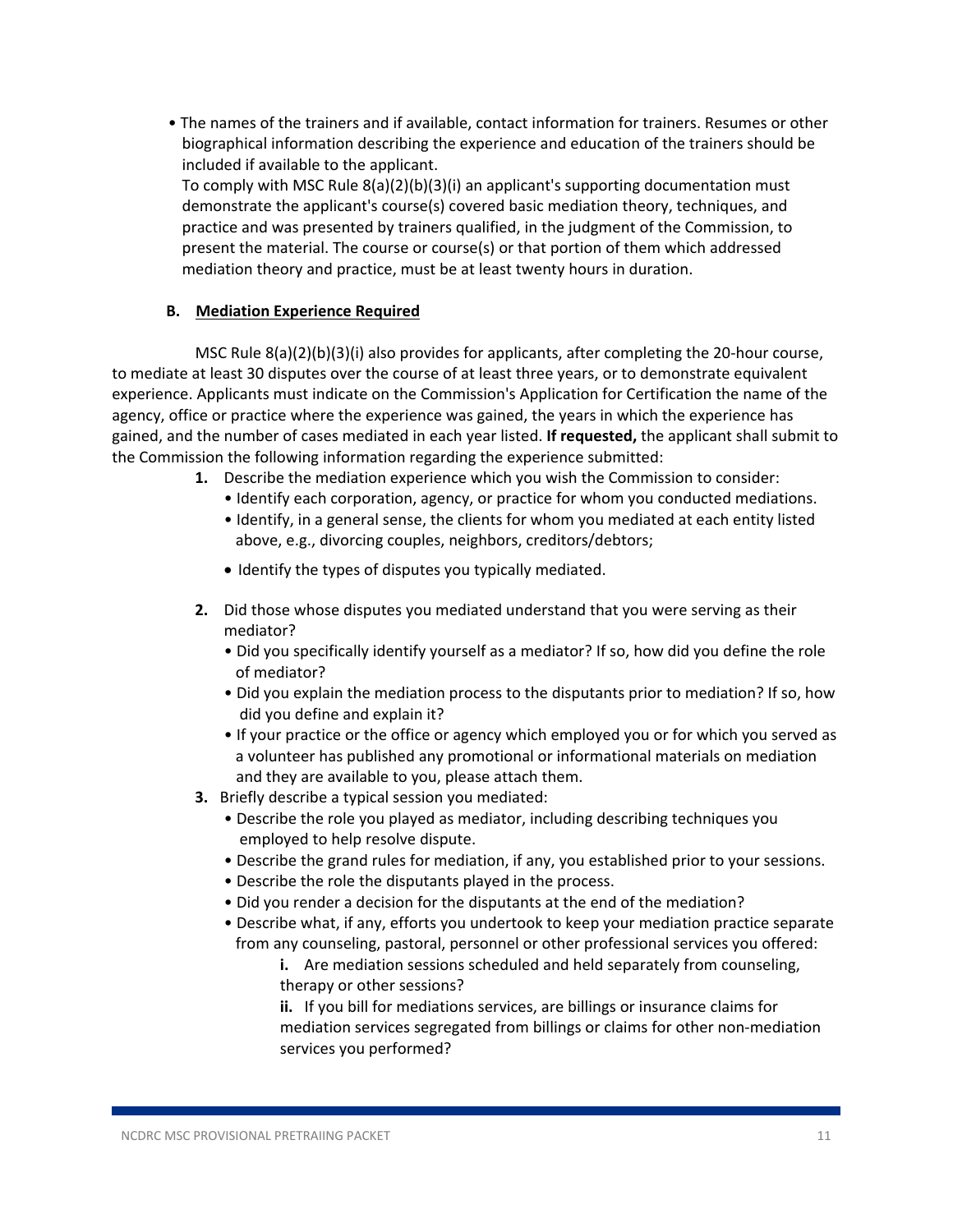To comply with MSC Rule  $8(a)(2)(b)(3)(i)$  the applicant's supporting documentation shall demonstrate that the applicant was engaged in the practice of mediation for at least three years, having conducted at least 30 disputes during that period. Mediations must have been conducted according to commonly accepted principles for the conduct of mediation.

In particular, the mediator shall have specifically identified him or herself to the disputants as a mediator, explained the mediation process to the disputants and served only as a neutral facilitator and not a decision‐maker. The applicant's supporting documentation shall also demonstrate that the applicant did not combine the delivery of mediation services with the delivery of an therapy, pastoral counseling, personnel or other services also provided by the mediator, i.e., the applicant has drawn a bright line between his/her mediation practice and the delivery of any other services. If an applicant delivered mediation services as an employee or volunteer, he or she may be asked to provide a letter from the individual responsible for supervising his or her work. The Commission will construe the "equivalent experience" requirement in MSC Rule 8(b)(2)(c)(i) narrowly. Service as a hearing officer, arbitrator, magistrate, or grievance committee member will be construed as the equivalent of mediation for purposes of this rule.

#### **C. Education and Additional Experience Required**

MSC Rule 8(a)(2)(b)(3)(i) also provides for applicants to possess a four‐year college or university degree and four year's professional, managerial, or administrative experience with a professional, business, or governmental entity. The four‐year college degree must have been awarded by an accredited institution and the applicant must submit a copy of a diploma, transcript or other document verifying graduation. It is anticipated that any professional, management, or administrative experience offered pursuant to subsection (i), will be high or relatively high‐level experience of an executive nature. The experience cited must be verifiable by Commission staff and have occurred within the context of an overall stable employment history. The applicant must list or attach a resume of his/her full employment history, highlighting the specific four year's managerial, professional, or administrative experience the applicant wishes the Commission to consider. The applicant shall provide Commission staff with any information necessary to verify employment.

The Commission may consider the following indicia among others in evaluating whether the experience submitted is high or relatively high‐level experience of an executive nature that the applicant('s):

- owned or managed a viable, substantial business;
- was required to hold a degree to obtain the position(s) cited;
- employer(s) considered the position(s) held to be managerial position(s);
- holds a license if s/he characterizes him/herself as a professional;
- supervised others; and
- was in charge of a department or function.

The position(s) held should have provided the applicant an opportunity to develop and use traits and skills which would be beneficial in the context of superior court mediation. Specifically, the professional, administrative, or managerial experience possessed by the applicant should have afforded an opportunity to develop and refine: listening and verbal communication skills, conflict management skills, the ability to quickly grasp complicated factual situations or abstractions, creativity, a facility for problem solving, and the ability to interface effectively as a peer with professionals, including attorneys.